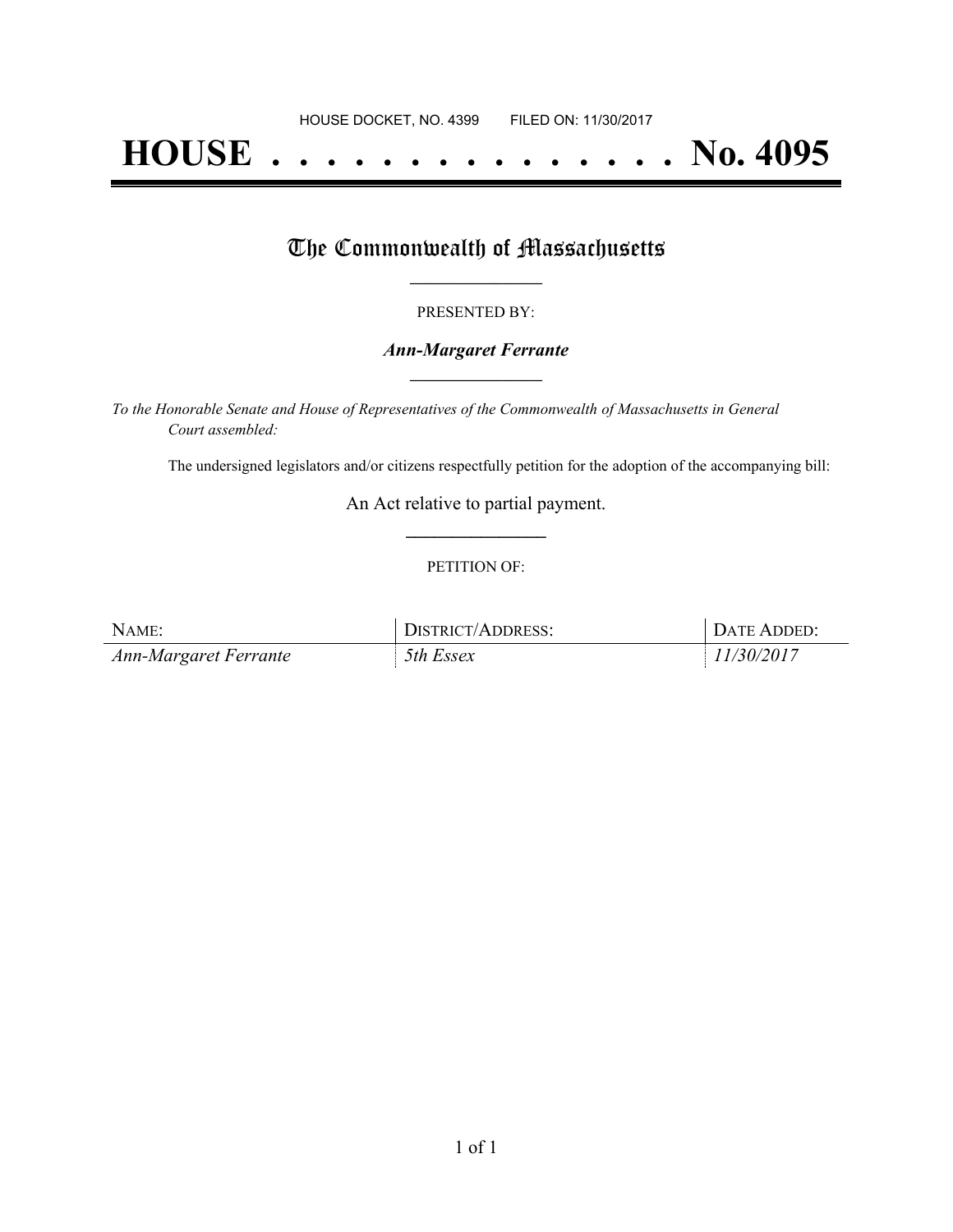## **HOUSE . . . . . . . . . . . . . . . No. 4095**

By Ms. Ferrante of Gloucester, a petition (subject to Joint Rule 12) of Ann-Margaret Ferrante for legislation to further regulate residential contracting agreements. Consumer Protection and Professional Licensure.

### The Commonwealth of Massachusetts

**In the One Hundred and Ninetieth General Court (2017-2018) \_\_\_\_\_\_\_\_\_\_\_\_\_\_\_**

**\_\_\_\_\_\_\_\_\_\_\_\_\_\_\_**

An Act relative to partial payment.

Be it enacted by the Senate and House of Representatives in General Court assembled, and by the authority *of the same, as follows:*

| $\mathbf{1}$   | SECTION 1: Section 2(a) of Chapter 142A of the general laws is hereby amended by                    |
|----------------|-----------------------------------------------------------------------------------------------------|
| 2              | striking out clause (6) and inserting in place thereof the following new clause:                    |
| 3              | (6) a time schedule of payments to be made under said contract and the amount of each               |
| 4              | payment stated in dollars, including all finance charges. (i) except as provided under              |
| 5              | subparagraph (ii), any deposit required under the contract to be paid in advance of the             |
| 6              | commencement of work under said contract shall not exceed the greater of one-third of the total     |
| $\overline{7}$ | contract price or the actual cost of any materials or equipment of a special order or custom made   |
| 8              | nature, which must be ordered in advance of the commencement of work, in order to assure that       |
| 9              | the project will proceed on schedule. No final payment shall be demanded until the contract is      |
| 10             | completed to the satisfaction of the parties thereto. (ii) the provisions of subparagraph (i) shall |
| 11             | not apply to contractors furnishing a performance and payment bond, lien and/or completion          |
| 12             | bond, or a bond equivalent approved by the Director of Consumer Affairs and Business                |